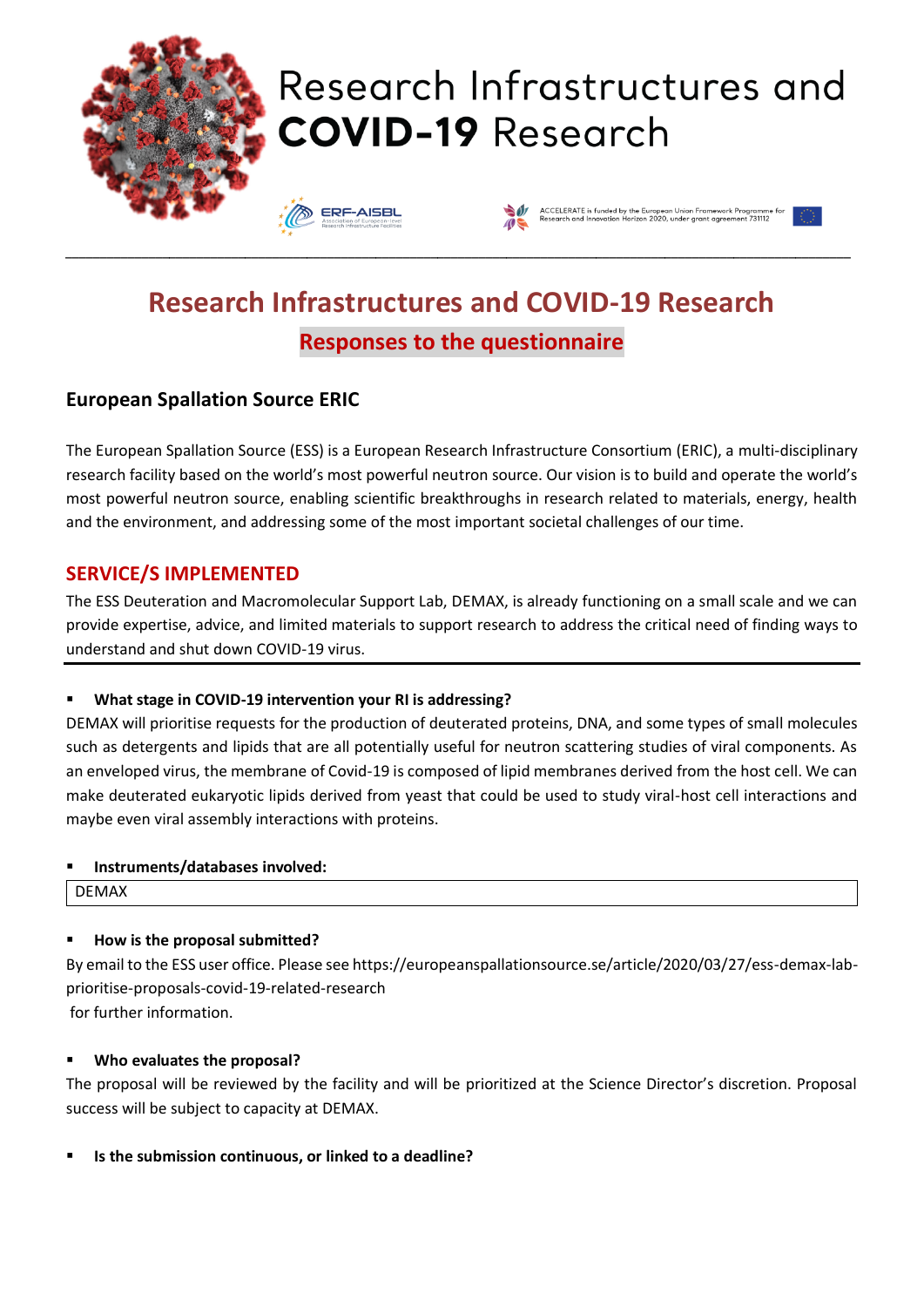

Submission and review of COVID-19 related proposals is continuous. Please note that ESS will review this position at the end of 2020.

#### ▪ **What is the estimated time from the submission to the access / service provision?**

This is very dependent on the complexity of producing the deuterated molecules required, with production often taking more than a month. However, these requests will be prioritised over the on-going work at DEMAX.

## **CHARACTERISTICS OF THE ACCESS**

**Restrictions**: No. However, it is intended that deuterated samples are produced for neutron experiments.

**In the case of analytical facilities, modality of access allowed:** Remote access only

**Comment for remote access only**: DEMAX is a specialist lab where staff carry out the production of deuterated proteins, DNA, and some types of small molecules such as detergents and lipids. This does not require the user to be present. It may require the user to provide plasmid DNA for protein production and the DNA template for DNA production for example.

| If on-site access is allowed, is mobility support available? | NO         |
|--------------------------------------------------------------|------------|
| Is the access free for non-proprietary research?             | <b>YES</b> |
| Is commercial access available at reduced prices?            | <b>YES</b> |
| Are there limitations regarding the type of samples?         | <b>YES</b> |
| Are there special requirements for shipment of the samples?  | <b>YES</b> |
| Are there specific requirements regarding the preparation or | <b>YES</b> |
| handling of the samples?                                     |            |

**Additional comments related to the questions above**: All biological labs are rated as containment level 1 labs. As the nature of the samples shipped to DEMAX varies significantly, please discuss preparation of your sample and shipping requirements with your DEMAX contact \*before\* shipping anything, to ensure that it arrives in a useful format.

# **ACCESSIBILITY OF THE PUBLICATION AND DATA**

| Is there any requirement to publish in open access journals? | YES        |
|--------------------------------------------------------------|------------|
| Is the data generated associated to metadata and is it       | <b>YES</b> |
| publicly available?                                          |            |
| If yes, what is the embargo period?                          | 3 years    |